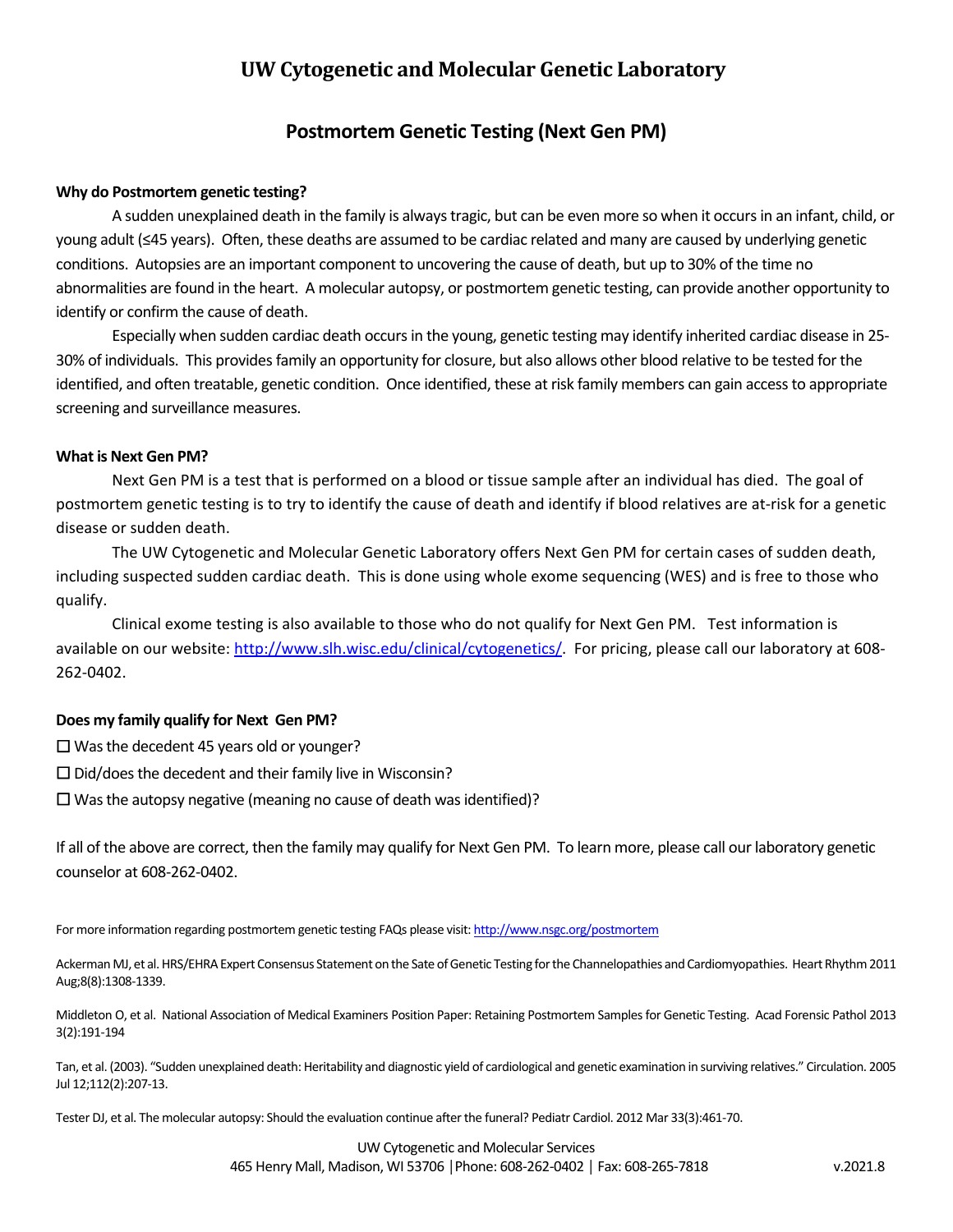# **Next Gen PM Consent**

The purpose of this test is to find any changes (variants) in your family member's (the decedent's) DNA that may have contributed to their sudden death. The decision to have this testing should be made by the decedent's family and their healthcare provider.

### **Testing**

- 1. DNA is the molecule that makes up our genes.
- 2. DNA taken from your family member (the decedent) will be tested (sequenced) to look for changes (variants) in the DNA that could explain the sudden, unexpected death in your family member (the decedent).
- 3. This test will not find all changes in the DNA. Not all areas of the DNA will be tested. This test will sequence most of the areas that contain our genes, but not all. Some types of changes (large rearrangements, copy number variation (CNV), trinucleotide repeat expansions, epigenetic effects) may not be found.
- 4. Many gene changes are expected to be found in the DNA sequence. Some changes are normal and do not cause health problems. Only changes the may explain the sudden, unexpected death in your family member will be reported.
- 5. Test results will be reported to your doctor and/or genetic counselor assisting you with this testing.

### Results

- 1. The results of this testing will be reported to your doctor and/or genetic counselor.
- 2. Possible reported test results include:
	- a. Pathogenic or likely pathogenic variant detected. This means a change (variant) was found that could explain the sudden, unexpected death in your family member (the decedent).
	- b. No known pathogenic or likely pathogenic variants detected. This means a change (variant) that could explain the sudden, unexpected death in your family member (the decedent) was not found. This result does not mean that the death in your family member did not have a genetic cause. But, it does mean a genetic cause was not found at this time.
- 3. Not all DNA changes (variants) will be reported. DNA changes (variants) that will not be reported include:
	- a. Variants commonly seen in healthy people (benign variants)
	- b. Variants that might slightly increase the risk for common disease (ex. diabetes, asthma, high blood pressure).
	- c. Variants in genes not known to be associated with sudden, unexpected death.
	- d. Variants with uncertain clinical significance.
	- e. Variants in the mitochondrial DNA.

### **Implications**

- 1. This testing may identify a change (variant) in your family member's (the decedent's) DNA that has health implications for other blood relatives.
- 2. If your family member (the decedent) is found to have a medically significant (pathogenic or likely pathogenic) DNA change, their blood relatives (i.e. mother, father, siblings, children, etc.) may also carry that change.
	- a. As part of this testing, the UW Cytogenetics and Molecular Genetics Laboratory will test first-degree relatives of the decedent for the medically significant (pathogenic or likely pathogenic) DNA change. This testing will be free of charge.
- 3. Genetic testing may cause emotional stress. Some people may feel anxious or depressed after learning genetic information about themselves and/or their family.
- 4. Genetic counseling is recommended to discuss these results and the sudden, unexpected death in your family member.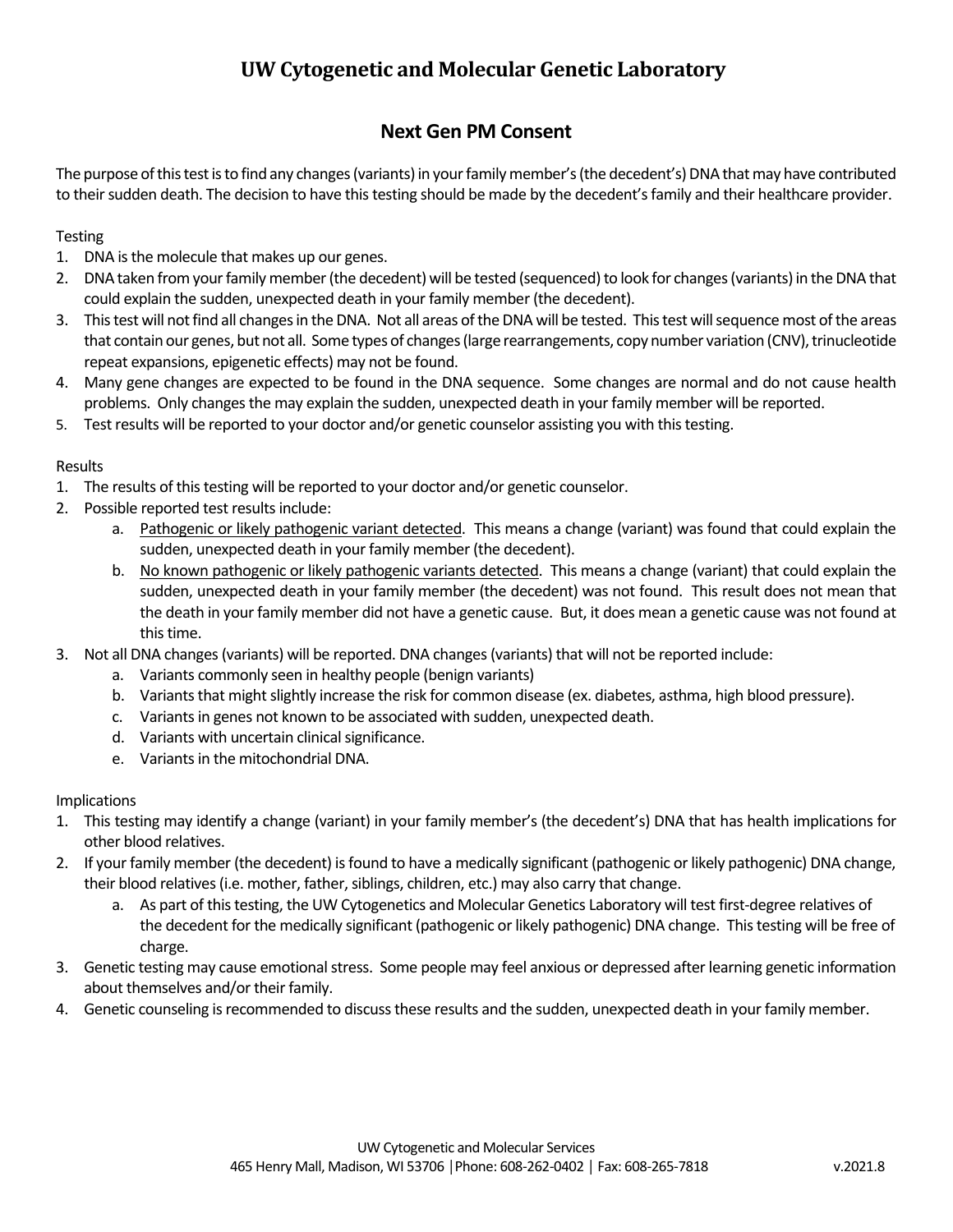## **Next Gen PM Testing Authorization and Consent**

**Please complete this page in its entirety** 

#### **Specimen Demographics**

| <b>Deceased's Name</b><br>(Last, First) |  |
|-----------------------------------------|--|
| Date of Birth                           |  |
| Date of Death                           |  |
| Sex                                     |  |
| <b>MRN</b>                              |  |

 $\Box$  I have read the Next Gen PM consent document and I authorize Next Gen PM testing on a sample of DNA from the decedent (name and demographics above), by the UW Cytogenetic and Molecular Genetics Laboratory, and understand the implications of the DNA testing to be completed. *(Required)*

□ I authorize the laboratory to amend and reissue the test report in the future if new information about gene-disease associations and variant significance changes. *(Optional)*

 $□$  I authorize the laboratory or clinical staff to contact me in the future to discuss possible participation in research studies. *(Optional)*

 $□$  I authorize banking of residual DNA for future diagnostic testing or research studies authorized by me or the current Specimen Owner (policy below). *(Optional)*

#### **Family Consent by Authorized Specimen Owner**

| Name (Last, First)        |  |
|---------------------------|--|
| <b>Street Adress</b>      |  |
| City, State, Zip code     |  |
| Relationship to           |  |
| decedent                  |  |
| <b>Signature and Date</b> |  |

#### **Ordering clinician**

By signing below you affirm you have explained the DNA testing to be completed to the owner of the DNA sample and have answered all this individual's questions.

| <b>Provider Name</b> |  |
|----------------------|--|
| <b>NPI</b>           |  |
| Signature and Date   |  |